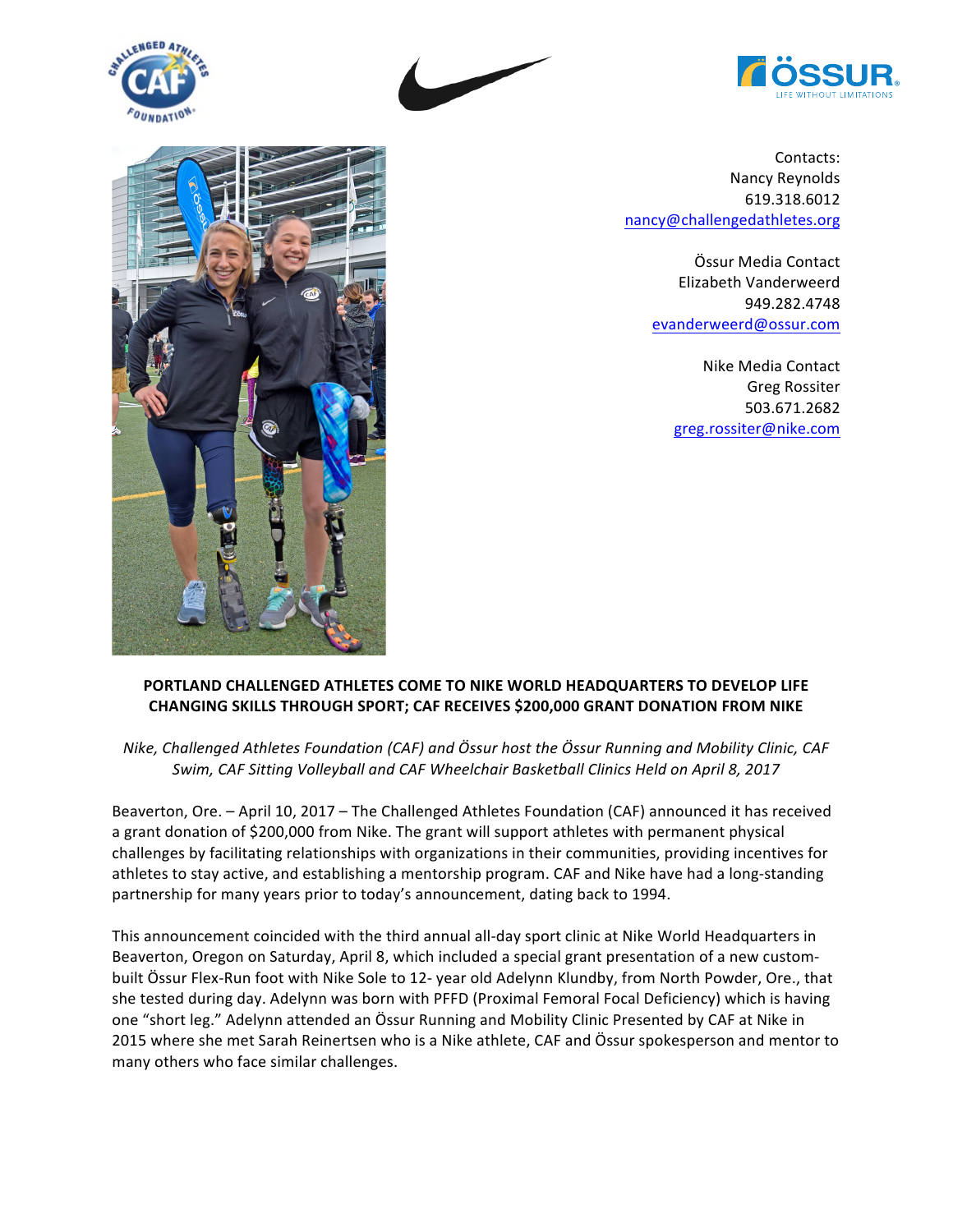





Thanks to partner Adaptive Sports Northwest (ASNW), along with our amputee participants, all local wheelchair athletes also participated in three other CAF clinics: Swim Clinic, Sitting Volleyball and Wheelchair Basketball, that were led by the USA assistant men's national team coach and one gold medal winning athlete from each of the men's and women's teams.

CAF Executive Director, Virginia Tinley said, "These clinics and our efforts to support challenged athletes are so much stronger together. We believe that our partnership with Össur, Nike, ASNW and other community resources will provide these athletes with what they need to succeed and make them and their community whole through sports".

Along with CAF, Nike partnered with Össur to create the Sarah Sole, which is provided with Össur prosthetic running legs. At this past weekend's clinic, athletes received instruction from Össur worldrenowned coaches in lower limb amputee mobility: Dr. Bob Gailey and Peter Harsch, taught proper running form and technique through fun drills and exercises. These athletes were supported by local volunteers including Nike employees and Össur and CAF mentors.

"We are pleased to be offering another Össur Running and Mobility Clinic presented by CAF on Nike's campus again this year. Each year, we host a number of Clinics like this across the nation, and they continue to grow in size and scale. We are inspired by Adelyn and her peers, and continue in our dedication to pioneer innovations that can help even more people enjoy life without limitations," said Kim De Roy, CPO/PT, Vice President of Sales & Marketing and Education, Prosthetics for Össur Americas

"We continue to be inspired by the athletes that the Challenged Athletes Foundation helps us bring together through sport. Our hope is that this grant allows even more individuals to experience the barrier-breaking power that sport has to offer," said Tommy Kain, VP, Strategic Planning and Operations, and member of Nike's Ability\* Network.

Nike believes in the inspirational power of sport to break down barriers, overcome differences and bring people together. Nike also believes in creating teams that truly reflect the diversity of its consumers and a culture of inclusivity that respects the communities in which its employees live and work. By fostering inclusion and embracing diversity throughout the company, Nike becomes closer to its consumers, empowers its employees to realize their full potential and creates breakthrough innovations for athletes*.*

## About Challenged Athletes Foundation

Challenged Athletes Foundation® (CAF) is a world leader in helping people with physical challenges lead active, healthy lifestyles. CAF believes that participation in physical activity at any level increases selfesteem, encourages independence and enhances quality of life. Since 1994, more than \$80 million has been raised and funded over 15,000 grant requests from people with physical challenges in all 50 states and dozens of international countries. Additionally, CAF's outreach efforts reach another 60,000 individuals each year. Whether it's a \$2,500 grant for a handcycle, helping underwrite a carbon fiber running foot not covered by insurance, or arranging enthusiastic encouragement from a mentor who has triumphed over a similar challenge, CAF's mission is clear: give opportunities and support to those with the desire to live active, athletic lifestyles. To learn more, visit challengedathletes.org and follow @cafoundation.